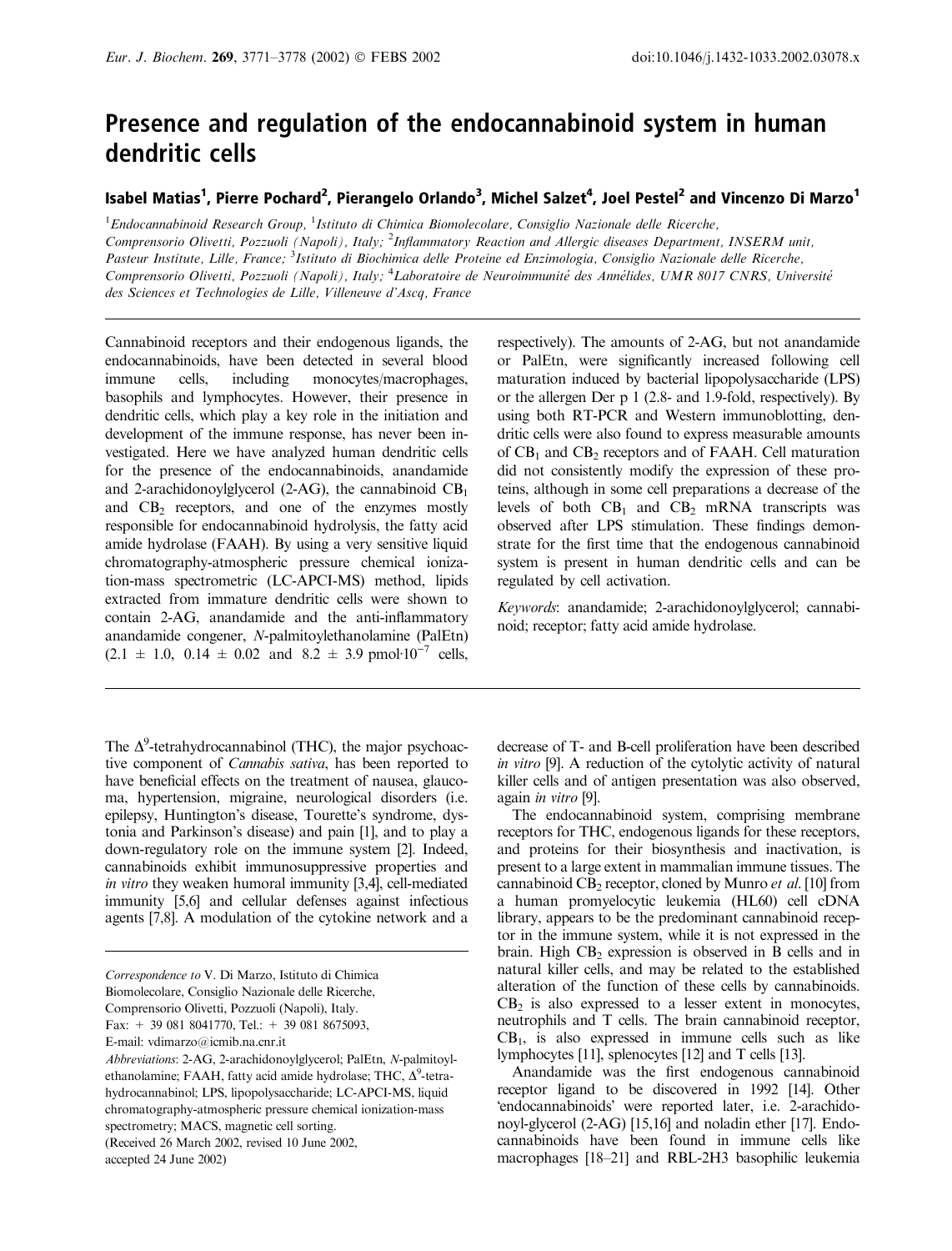cells [22]. After stimulation with either lipopolysaccharide (LPS) or platelet activating factor, macrophages and lymphocytes are able to produce a higher amount of anandamide and/or 2-AG [21,23–26]. IgE-dependent stimulation of RBL-2H3 cells also leads to the formation of anandamide and of its congener N-palmitoylethanolamine (PalEtn) [22], which exerts anti-inflammatory actions via non $CB_1$ , non $CB_2$ –mediated mechanisms [27]. Endocannabinoids have various effects on immune cell function, some of which (e.g. modulation of cytokine release from macrophages and inhibition of lymphocyte proliferation) resemble those of THC, while some others (e.g. stimulation of hematopoietic cell proliferation) are exerted via noncannabinoid receptor-mediated mechanisms (reviewed in [28,29]).

After cellular uptake, mediated by one or more yet to be characterized specific membrane transporters, the degradation of endocannabinoids occurs via the fatty acid amide hydrolase (FAAH) [30] in neuronal as well as immune cells, such as RBL-2H3 basophilic leukemia cells [22], U937 monocytic cells [31], macrophages [24,32], mast cells [33], and platelets [34]. FAAH, a serine hydrolase and a member of the amidase family, is an integral membrane protein that is responsible for the inactivation of anandamide and, to some extent, 2-AG [35,36].

Dendritic cells, derived from bone marrow stem cells, are the most potent antigen-presenting cells of the immune system. They play a central role in the initiation of primary immune response and in the enhancement of secondary immune response [37,38]. Immature dendritic cells localized in peripheral tissues are able to take up antigens (i.e. viruses, bacteria, parasites, cancer cells) and, subsequently, to migrate through afferent lymphatics to the T cell-rich zone of draining lymph nodes. During migration, immature dendritic cells undergo an additional maturation step and become able to present processed antigens in association with major histocompatibility complex II antigens [39], and to stimulate naive T cells [40]. Dendritic cells are involved in the polarization of the immune response towards a Th1 (large production of interferon- $\gamma$ ) or a Th2 (sustained production of interleukins-4 and -5, as observed in allergies) profile.

Despite the key pivotal role in the immune response played by dendritic cells, nothing is known about their capability to produce, respond to and degrade endocannabinoids. Indeed as dendritic cells can be derived from monocytes, and as monocytes were previously described to express the endocannabinoid system, we investigated the presence and regulation of endocannabinoids, cannabinoid receptors and FAAH in immature and mature dendritic cells obtained by stimulation with either the bacterial agent LPS or the mite allergen, Der p 1.

## MATERIALS AND METHODS

#### Materials and animals

Deuterated anandamide, PalEtn and 2-AG were synthesized from  $[^{2}H_{4}]$ palmitic acid and  $[^{2}H_{8}]$ arachidonic acid and ethanolamine or glycerol as described previously [22]. Rats (Strain CD, Charles River, France) were anaesthetized before their brain and spleen were removed and placed in nitrogen.

#### Antibodies

Rabbit antihuman  $CB_1$  and  $CB_2$  polyclonal antibodies and also the corresponding blocking peptides were from Cayman. The  $CB_1$  antibody was raised against the N-terminal (amino acids 1–14) extracellular region of human and rat  $CB<sub>1</sub>$  receptor. The  $CB<sub>2</sub>$  antibody was raised against a sequence between the N-terminal and the first *trans*membrane domain of the protein of the human and rat  $CB_2$  receptor. The specificity of the  $CB_1$  and  $CB_2$  antibodies was described in McIntosh et al. [41] and in Shire et al. [42], respectively. Rabbit anti-human and rat FAAH polyclonal antibody, kindly provided by M. Maccarrone (Department of Experimental Medicine and Biochemical Sciences, University of Rome-Tor Vergata, Italy), was elicited against the conserved FAAH sequence VGYYETDNYTMPSPAMR [26].

#### Isolation of human monocytes and differentiation into dendritic cells

Dendritic cells were generated in vitro from peripheral blood mononuclear cells (PBMC) as described previously [43]. Blood from healthy donors was centrifuged  $(120 g, 15 min)$ and platelet rich plasma was discarded. Blood cells were further diluted in Roswell Park Memorial Institute medium (RPMI 1640) and layered over a Ficoll gradient (Pharmacia) (v/v). After centrifugation (400  $g$ , 30 min), two fractions were obtained: a top leukocyte band containing mononuclear cells (monocytes and lymphocytes) and a lower band containing polymorphonuclear leukocytes (granulocytes) and the red cells. The PBMC were recovered, washed with RPMI and counted. After a further centrifugation, the cell pellet was resuspended in  $NaCl/P<sub>i</sub>$  containing BSA and EDTA for  $CD14<sup>+</sup>$  monocyte purification by magnetic cell sorting (MACS) micro beads (Miltenyl Biotech, Germany), as described by the manufacturer.

Briefly, CD14 microbeads were developed for human cell separation based on the expression of the CD14 antigen. The CD14 antigen is expressed in high amounts in monocytes and/or macrophages and in low amounts in granulocytes. For monocyte purification,  $10 \times 10^6$  enriched PBMC were incubated for 30 min on ice with 20  $\mu$ L MACS micro beads coated with antibodies directed against CD14 membrane marker, washed and applied onto a column placed in the magnetic field of a MACS separator (Miltenyi Biotec, Paris, France). After elution of the CD14-negative cells by two washings with NaCl/Pi /BSA/EDTA buffer, the column was removed from the magnetic field and the  $CD14<sup>+</sup>$  monocytes were collected, washed twice in RPMI 1640 medium before plating  $(2 \times 10^6 \text{ cells}; 2 \text{ mL per well})$ into six-well flat-bottomed culture plates in RPMI 1640 medium supplemented with  $1\%$  Tiacarpen (0.2 mg·mL<sup>-1</sup>; SmithKline Beecham) and 10% fetal bovine serum (Life Technologies). To allow monocyte differentiation into immature dendritic cells,  $CD14<sup>+</sup>$  cells were cultured for 6 days at 37 °C in humidified 5%  $CO<sub>2</sub>$  in air, into six-well flat-bottomed culture plates in RPMI medium supplemented with granulocyte-macrophage colony stimulating factor (Peprotech, London, UK)  $(20 \text{ ng} \cdot \text{mL}^{-1})$ , and interleukin-4 (R&D Systems) (200  $U$ mL<sup>-1</sup>).

For dendritic cell activation, LPS  $(1 \mu g m L^{-1})$  or the Der p 1 antigen (a major allergen of the house dust mite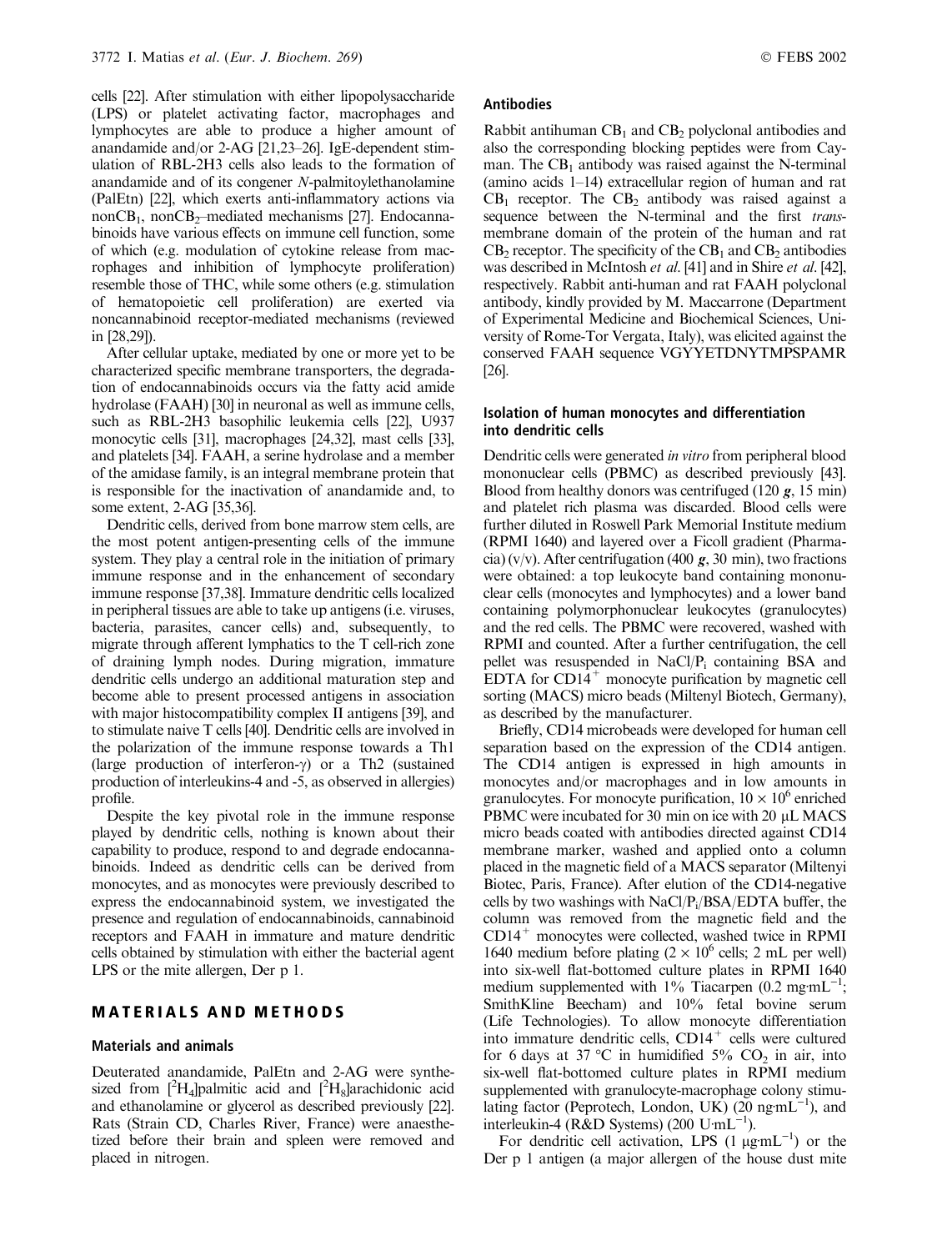Dermatophagoides pteronyssinus) (500 ng·m $L^{-1}$ ) was added to the culture medium for 24 h. Cell cultures were further harvested for analysis.

## Purification and quantification of endocannabinoids

The extraction, purification and quantification of anandamide, 2-AG and PalEtn from immature and mature dendritic cells requires a set of different biochemical steps [22]. First, cells were Dounce-homogenized and extracted with chloroform/methanol/Tris/HCl 50 mm pH 7.5  $(2: 1: 1, v/v)$  containing internal standards  $(5 \text{ pmol})$  $\rm \tilde{L}^2H_8$ ]anandamide, 100 pmol  $\rm \tilde{L}^2H_8$ ]2-AG, and 5 pmol  $\left[{}^{2}H_{4}\right]$ PalEtn). The lipid-containing organic phase was dried down, weighed, prepurified by open bed chromatography on silica gel. The resultant fractions were obtained by eluting the column with  $9:1$  and  $1:1$  (v/v) chloroform/ methanol and then analyzed by liquid chromatographyatmospheric pressure, chemical ionization-mass spectrometry (LC-APCI-MS) by using a Shimadzu HPLC apparatus (LC-10ADVP) coupled to a Shimadzu (LCMS-2010) quadrupole MS via a Shimadzu APCI interface.

MS analyses were carried out in the selected ion monitoring (SIM) mode, as described previously [44]. The temperature of the APCI source was  $400^{\circ}$ C, the HPLC column was a Phenomenex (5  $\mu$ m, 150  $\times$  4.5 mm) reversephase column, eluted as described [44]. Anandamide (retention time 14.5 min), PalEtn (retention time 19.0 min) and 2-AG quasi-molecular ions  $(m/z = 348.3,$ 379.3 and 300.3) were quantified by isotope dilution with the above-mentioned deuterated standards (same retention times and  $m/z = 356.3$ , 387.3 and 304.3) [44] and their amounts in pmoles normalized per  $10<sup>7</sup>$  cells. Two LC-MS peaks for both deuterated and undeuterated mono-arachidonoylglycerol were found at retention times of 17.0 and 18.9 min, respectively, corresponding to 2-AG and 1(3)- AG, in agreement with the previous observation that 2-AG undergoes isomerization during the purification procedure [24]. Therefore, the amounts of 2-AG were calculated by adding the amounts of the two isomers. The amounts of endocannabinoids are expressed as pmols or nmols per  $10<sup>7</sup>$ cells extracted. Data were statistically evaluated by ANOVA (Bonferroni-adjusted).

# Total RNA isolation and RT-PCR analysis

Total RNA from immature and mature dendritic cells was extracted using Trizol reagent according to the manufacturer's recommendations (GibcoBRL). Following extraction, RNA was precipitated using ice-cold isopropanol, resuspended in diethyl pyrocarbonate (Sigma)-treated water and its integrity was verified following separation by electrophoresis into an 1% agarose gel containing ethidium bromide. RNA was further treated with RNAse-free DNAse I (Ambion DNA-free<sup>TM</sup> kit) according the manufacturer's recommendations to digest contaminating genomic DNA and to subsequently remove the DNAse and divalent cations.

The expression of mRNAs for glyceraldehyde-3-phosphate dehydrogenase, FAAH,  $CB<sub>1</sub>$  and  $CB<sub>2</sub>$  receptors was examined by RT-PCR. Total RNA was reverse-transcribed using oligo dT primers. DNA amplifications were carried out in PCR buffer (Q-Biogen) containing  $2 \mu L$  cDNA,

500  $\mu$ M dNTP, 2 mM MgCl<sub>2</sub>, 0.8  $\mu$ M each primer and 0.5 U Taq polymerase (Q-Biogen). The thermal reaction profile consisted of a denaturation step at  $94 °C$  for 1 min, annealing at  $60^{\circ}$ C for 1 min and an extension step at 72 °C for 1 min. A final extension step of 10 min was carried out at 72 °C. The PCR cycles were 35 for  $CB_1$ ,  $CB_2$ , FAAH and glyceraldehyde-3-phosphate dehydrogenase and were observed to be optimal and in the linear portion of the amplification curve (data not shown). Reactions were performed in a PE Gene Amp PCR System 9600 (Perkin-Emer). After PCR, the products were separated by electrophoresis on a 2% agarose gel containing ethidium bromide for UV visualization.

The specific human oligonucleotides were synthesized on the basis of cloned human cDNA sequences of glyceraldehyde-3-phosphate dehydrogenase, FAAH,  $CB<sub>1</sub>$  and  $CB<sub>2</sub>$ . For glyceraldehyde-3-phosphate dehydrogenase, the primers sequences were 5¢-CCCTTCATTGACCTCAACTA CATGGT-3' (nucleotides 208–233; sense) and 5'-GAG GGCCATCCACAGTCTTCTG-3' (nucleotides 655-677; antisense). The FAAH sense and antisense primers were 5'-GTGGTGCT(G/A)ACCCCCATGCTGG-3' (nucleotides 469-475) and 5'-TCCACCTCCCGCATGAACCG CAGACA-3' (nucleotides 561–569), respectively. The  $CB<sub>1</sub>$ sense and antisense primers were 5'-GATGTCTTTGGGA AGATGAACAAGC-3¢ (nucleotides 365–373) and 5¢-AG ACGTGTCTGTGGACACAGACATGG-3¢ (nucleotides  $460-468$ ), respectively. For  $CB<sub>2</sub>$ , the primers sequences were 5¢-CCCATGCAGGA(G/T)TACATGATCCTGAG-3¢ (nucleotides 20–29; sense) and  $5'$ -CTCCGC(A/C)G(A/G)  $AAGCCCTC(A/G)TAC-3'$  (nucleotides 64–70; antisense). The expected sizes of the amplicons were 470 bp for glyceraldehyde-3-phosphate dehydrogenase, 300 bp for FAAH, 309 bp for  $CB_1$  and 150 bp for  $CB_2$ . The glyceraldehyde-3-phosphate dehydrogenase house-keeping gene expression was used in order to evaluate any variation in the RNA content and cDNA synthesis in the different preparations. Furthermore, the PCR primers for glyceraldehyde-3-phosphate dehydrogenase and FAAH were selected on the basis of the sequence of the FAAH gene (NCBI accession number AF098010) by including the introns 5476–6026 and 6173–6296, and of the sequence of the glyceraldehyde-3-phosphate dehydrogenase gene (NCBI accession number AH007340) by including the introns 3216–3305, 3413–3541, 3633–3722, 3839–3930 and 4013– 4205, respectively. In the presence of contaminant genomic DNA, the expected size of the amplicons would be 1062 bp for glyceraldehyde-3-phosphate dehydrogenase and 1335 bp for FAAH, respectively. No PCR products were detected when the reverse transcriptase step was omitted (data not shown).

# Western immunoblotting

Analytical SDS/PAGE (10%) was performed as described previously [45] on lysates from immature dendritic cells and from brain and spleen of rat used as positive control for  $CB<sub>1</sub>$ ,  $CB<sub>2</sub>$  and FAAH, respectively. Western blot analysis was then carried out with the  $CB_1$ ,  $CB_2$  and  $FAAH$ polyclonal antibody. Briefly, dendritic cells or rat organs were homogenized in lysis buffer (1 mm EDTA, 50 mm Tris/HCl pH 7.4, 150 mm NaCl, 1 mm Na-*orthovanadate*, 1 mM Na-fluoronate, 1% NP-40, 0.1% SDS, 1% Triton,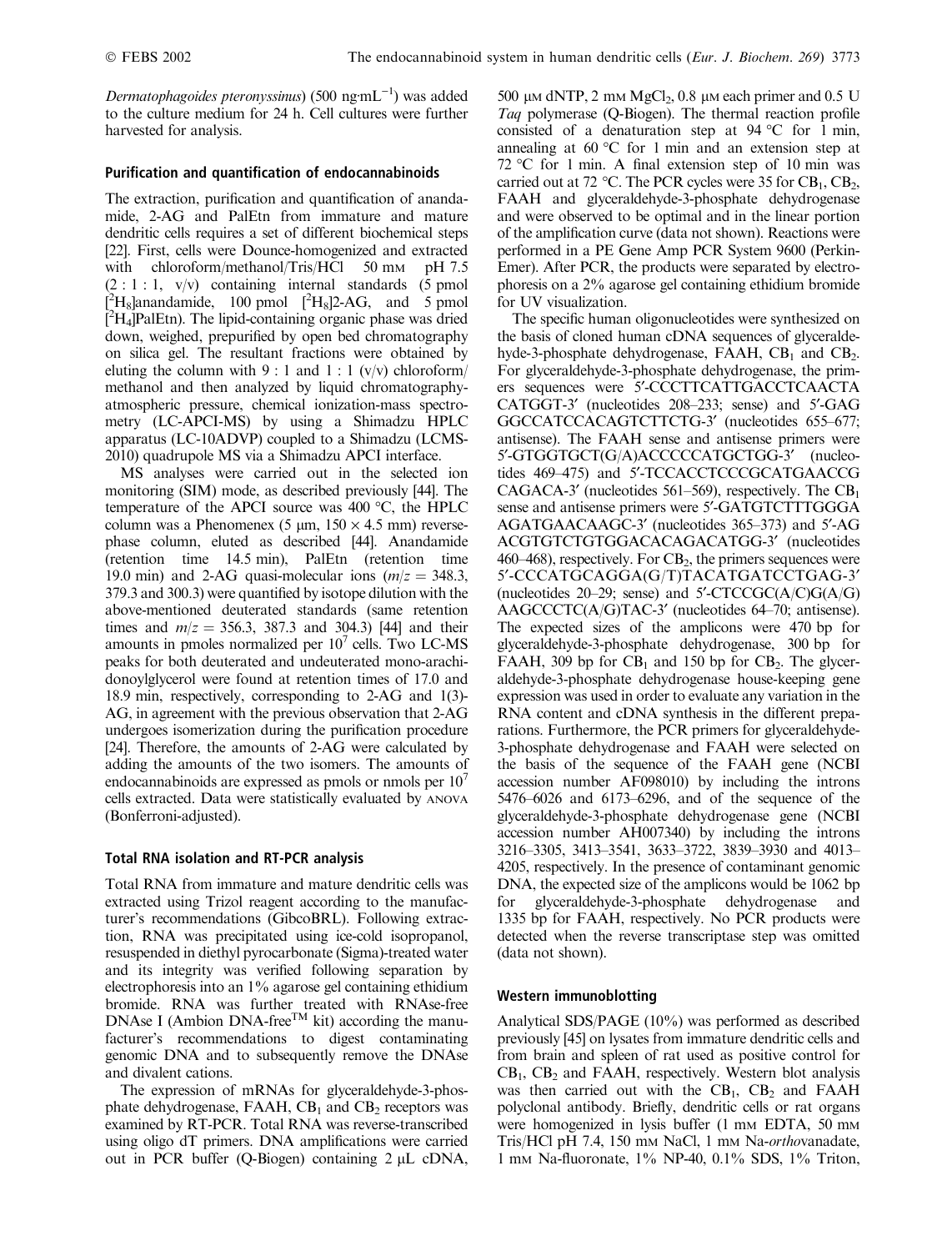0.25% Na-desoxycholate, 1 mm phenylmethanesulfonyl fluoride, 1 mgmL<sup>-1</sup> serine proteases inhibitors) using a Dounce homogenizer, incubated at  $4^{\circ}$ C for 30 min and finally centrifuged at 10 000  $g$  for 20 min The amount of proteins in each resulting supernatant was titrated by a Biorad assay. Supernatants were mixed  $4:1$  (v/v) with sample buffer (300 mm Tris/HCl pH 6.8, 50% glycerol, 500 mM dithiotreitol, 0.05% Bromophenol blue, 10% SDS) and boiled for 5 min prior to loading on a 0.75 mm-thick gel. Samples were subjected to electrophoresis (100 V) for 2.5 h under reducing conditions, and separated proteins were transferred onto Immobilon Protein Transfer at 30 mA overnight at  $4^{\circ}$ C. The nitrocellulose membrane was preincubated with 5% nonfat dry milk in NaCl/Tris  $(10 \text{ mm Tris/HCl pH } 8, 150 \text{ mm NaCl})$  for 30 min to block nonspecific binding. The membrane was incubated for 1 h in antibody at a dilution of  $1:400$  for  $CB<sub>1</sub>$  polyclonal antibody,  $1: 250$  for CB<sub>2</sub> polyclonal antibody, and  $1: 200$ for FAAH polyclonal antibody. A control was made in the same conditions using the  $CB_1$  polyclonal antibody and the  $CB<sub>2</sub>$  polyclonal antibodies preabsorbed with the homologous antigens  $(4 \mu g \text{mL}^{-1})$  antibody solution). Then, the membrane was washed  $3 \times 10$  min in NaCl/Tris containing 0.05% Tween-20 (NaCl/Tris/Tween) and incubated with goat anti-(rabbit IgG) Ig conjugated with horseradish peroxidase (dilution 1 : 3000) for 1 h. The membrane was again washed  $3 \times 10$  min in NaCl/Tris/Tween and rinsed in NaCl/Tris/Tween. Signals were detected with an ECL kit (Biorad). Control of specificities was performed by preadsorpbing the antibody by the homologous antigen at a concentration of 4  $\mu$ g·mL<sup>-1</sup> of antibody solution.

## RESULTS

#### Endocannabinoids in dendritic cells

After a lipid extraction in chloroform/methanol, a separation was conducted using  $SiO<sub>2</sub>$  open bed chromatography. The separated lipids  $(9:1$  fraction) were subjected to LC-APCI-MS analysis. The amounts in immature dendritic cells were  $0.14 \pm 0.02$  pmol per  $10^7$  cells and  $2.1 \pm 1.0$  pmol per  $10^7$  cells, for anandamide and 2-AG, respectively (means  $\pm$  SD,  $n = 4$ ). PalEtn was quantified at an amount of  $8.2 \pm 3.9$  pmol per  $10^7$  cells (means  $\pm$  SD,  $n = 4$ ). Because the activation and the maturation of dendritic cells induce a series of events that lead to changes in dendritic cell phenotype and function, we have compared the amount of these compounds in immature dendritic cells that were used as control (100%) with those of dendritic cells made mature by stimulation with LPS and Der p 1 allergen (Fig. 1). We found that in mature dendritic cells the amounts of 2-AG were increased to  $275.5 \pm 59.1\%$  and  $189.8 \pm 28.2\%$  of control after LPS and Der p 1 stimulation, respectively (means  $\pm$  SD,  $n = 4$ ,  $P < 0.05$  by ANOVA) (Fig. 1). By contrast, we observed no statistically significant effect on anandamide amounts (92.3  $\pm$  22.1% and 91.5  $\pm$  45.6% of control after LPS and Der p 1 stimulation, respectively, means  $\pm$  SD,  $n = 4$ ,  $P > 0.05$ ) (Fig. 1). The amounts of PalEtn were also not significantly modified by cell maturation  $(110.8 \pm 32.5\%$  and  $102.0 \pm 38.9\%$  of control for LPS and Der p 1 stimulation, respectively, means  $\pm$  SD,  $n = 4$ ) (Fig. 1).



Fig. 1. Modulation of the levels of anandamide (AEA), PalEtn and 2-AG in dendritic cells treated with either vehicle (control), LPS or Der p 1. Data are expressed as per cent of controls and are means  $\pm$  SD (n = 4). \*P < 0.05 by ANOVA. Control levels were 0.14  $\pm$  0.02, 8.2  $\pm$  3.9 and 2.1  $\pm$  1.0 pmol per 10<sup>7</sup> cells for AEA, PalEtn and 2-AG, respectively.

#### Analysis of cannabinoid receptors and fatty acid amide hydrolase

To determine the presence of the cannabinoid receptors  $(CB<sub>1</sub>$  and  $CB<sub>2</sub>$ ) and of the fatty acid amide hydrolase (FAAH), we used two independent methods. RT-PCR was used to determine the presence of the messenger RNAs, and Western immunoblot analysis was used to determine the presence of the corresponding proteins.

Using specific primers for human  $CB<sub>1</sub>$ , amplification of immature and mature dendritic cell cDNA revealed the presence of mRNA transcripts of the expected length for  $CB<sub>1</sub>$  (Fig. 2A). Western immunoblotting of immature dendritic cells shows two bands at  $\approx$  83 and  $\approx$  64 kDa very similar to those detected in rat brain, used as positive control (Fig. 3A). The predicted size of the  $CB_1$  protein based in its amino acid sequence following extrapolation from its corresponding cDNA is 53 kDa. However, previous studies demonstrated that the immunoreactive bands at 83 and 64 kDa most likely represent a receptor that has undergone post-translational modification such as glycosylation [46]. That the immunoreactive bands at 83 and 64 kDa were not due to nonspecific interactions is supported by the observation that preabsorbing of the  $CB<sub>1</sub>$ antibody with its corresponding blocking peptide eliminated almost all of the staining of these bands (Fig. 3A). The most abundant band in human immature dendritic cells was the one at  $\approx 83$  kDa which may be related to a predominant glycosylation form of the  $CB_1$  receptor in these cells. Additionally, in the rat brain lysate we also observed a band at  $\approx$  41 kDa which could correspond to the truncated CB<sub>1</sub> receptor protein (data not shown) [46].

The expression of  $CB<sub>2</sub>$  mRNA in immature and mature dendritic cells was also demonstrated by using RT-PCR with specific human primers (Fig. 2A). Western blot analysis of proteins prepared from human immature dendritic cells shows the presence of three immunoreactive bands at  $\approx$  59,  $\approx$  45 and  $\approx$  39 kDa (Fig. 3B). The most abundant band was the one at  $\approx$  59 kDa, which was present in both human immature dendritic cells and in rat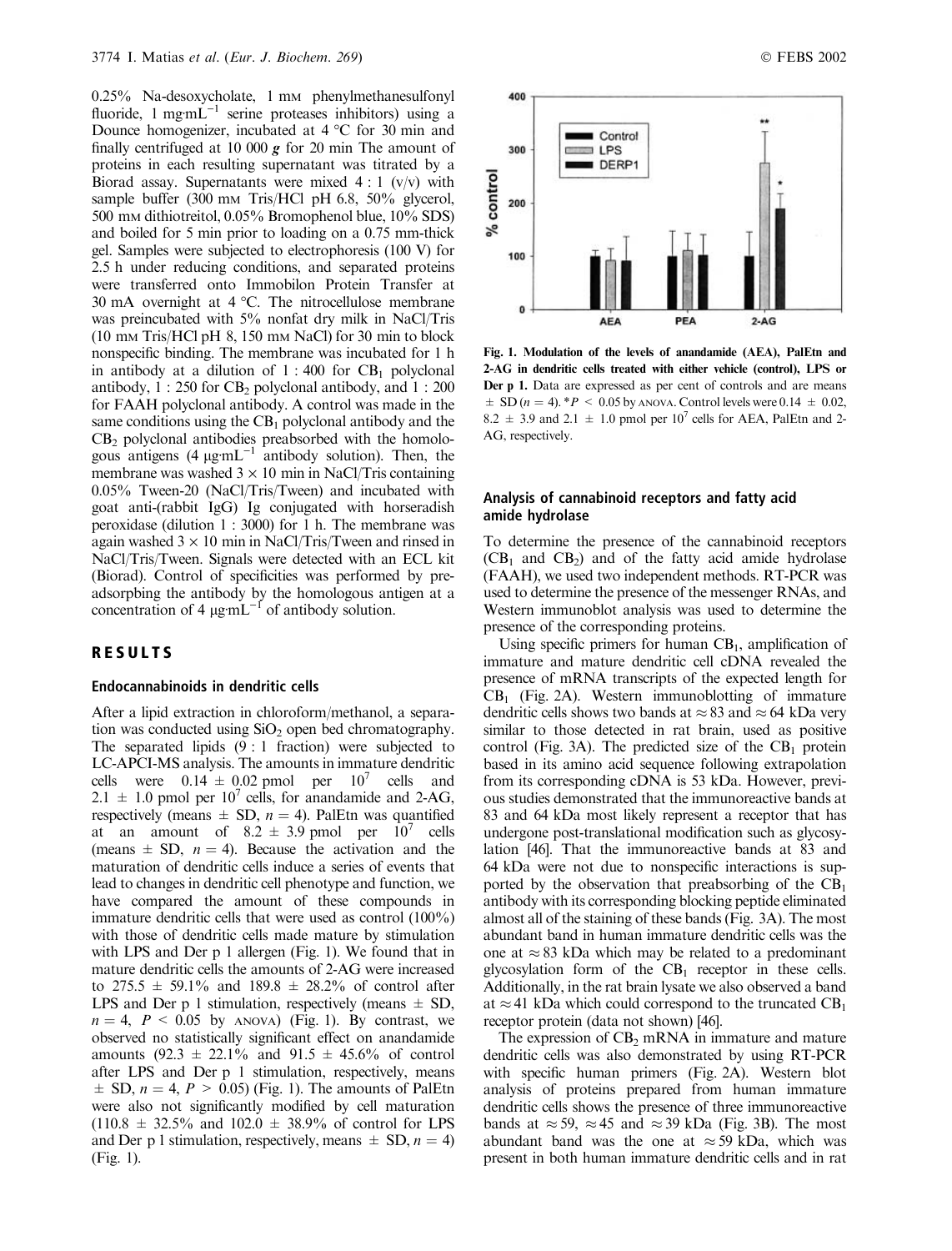



Fig. 2. FAAH,  $CB_1$  and  $CB_2$  mRNA expression in dendritic cells. (A) Expression in immature cells of mRNA transcripts with the expected sizes for  $CB_2$  (lane 2),  $CB_1$  (lane 3) and FAAH (lane 4). A 100 bp DNA ladder is shown starting from 100 bp (lane 1). (B) FAAH,  $CB<sub>1</sub>$  and  $CB<sub>2</sub>$  mRNA expression in immature dendritic cells (lane 1) or after stimulation with LPS (lane 2). Glyceraldehyde-3-phosphate dehydrogenase (GAPDH) mRNA expression in dendritic cells is shown as the housekeeping gene. The expected sizes of the amplicons were 300 bp for FAAH, 309 bp for  $CB_1$ , 150 bp for  $CB_2$  and 470 bp for GAPDH. In (A) five times more PCR product than in (B) was loaded onto the agarose gel. In (B), data are not representative of all the samples analyzed, as in only three preparations out of the six analyzed was a decrease of mRNA transcripts observed.

spleen used as a positive control. This band, whose staining was totally abolished when the  $CB<sub>2</sub>$  antibody was preabsorbed with its corresponding antigen, might correspond to a glycosylated form of the  $CB<sub>2</sub>$  receptor protein. The dendritic cells band at  $\approx$  45 kDa and the rat spleen at  $\approx$  47 kDa were less intense and are consistent with the previous glycosylated forms of human and rat  $CB<sub>2</sub>$ receptors [47,48]. The  $\approx 39$  kDa band was very faint in both human immature dendritic cells and rat spleen and could correspond to the 39 kDa predicted size of the  $CB<sub>2</sub>$ protein based on its amino acid sequence extrapolated from the corresponding cDNA.

A FAAH mRNA transcript was also detected in human dendritic cells. RT-PCR amplification of cDNA of these cells shows a single band of the expected molecular size (Fig. 2A). We also determined the presence of the FAAH protein by Western blot analysis (Fig. 3C). An intense staining band at  $\approx$  61.5 kDa, corresponding to the predicted size of FAAH protein (62 kDa), based on its amino acid sequence extrapolated from its corresponding cDNA, was observed in immature dendritic cells as well as in rat brain lysates (Fig. 3C).

Fig. 3. Western immunoblotting of protein homogenates of human immature dendritic cells, rat brain and rat spleen.  $(A)$  Rat brain (lane 1) and dendritic cell (lane 2) lysates reacted with  $CB_1$  antibody exhibit two immunoreactive bands at  $\approx 83$  kDa and  $\approx 64$  kDa. The immunostaining of these bands were reduced in rat brain (lane 3) and in dendritic cells (lane 4) lysates when the  $CB<sub>1</sub>$  antibody was preabsorbed with its corresponding homologous peptide. (B) Rat spleen (lane 1) and dendritic cells (lane 2) lysates reacted with  $CB<sub>2</sub>$  antibody show three immunoreactive bands: at  $\approx$  59,  $\approx$  47 and  $\approx$  39 kDa for the rat spleen lysate and at  $\approx$  59,  $\approx$  45 and  $\approx$  39 kDa for the dendritic cell lysate. Pre-adsorption of  $CB_2$  antibody with the homologous antigen abolished the positive staining (lanes 3 and 4). (C) Rat brain (lane 1) and dendritic cell (lane 2) lysates reacted with FAAH antibody exhibit an intense immunoreactive band at  $\approx 61.5$  kDa.

To examine the modulation of  $CB<sub>1</sub>$ ,  $CB<sub>2</sub>$  and FAAH mRNA expression in immature vs. mature dendritic cells, we compared the expression of these genes by RT-PCR in immature dendritic cells, used as controls, with that of dendritic cells after stimulation with LPS and Der p 1 allergen. Although in some cases a decrease of the expression of  $CB_1$  and  $CB_2$  receptor was observed with LPS (Fig. 2B), these findings could not be reproduced in all dendritic cell preparations examined.

#### **DISCUSSION**

The results presented here indicate for the first time that human dendritic cells contain anandamide, 2-AG and PalEtn. The amounts of anandamide and 2-AG in immature dendritic cells were similar to the ones detected in rat circulating macrophages [21,24], and also in this case 2-AG was the most abundant endocannabinoid. As compared to human lymphocytes [26], however, dendritic cells make 25 times less anandamide and much more 2-AG. PalEtn, which is not an endocannabinoid but exhibits cannabimimetic anti-inflammatory effects in immune cells [28,49], was more abundant than both anandamide and 2-AG, as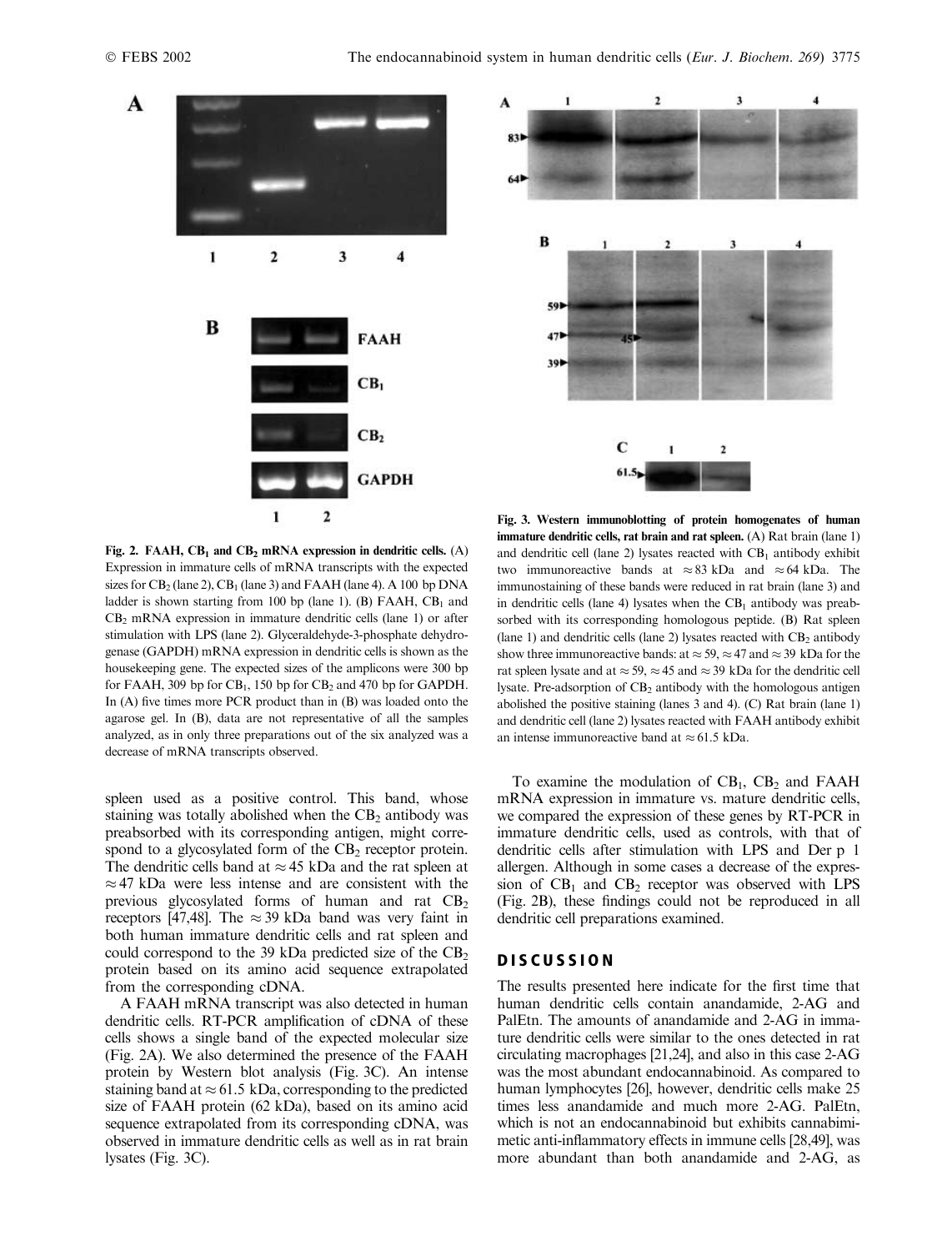observed also in human blood [50]. Like rat circulating macrophages [21,24], and unlike human lymphocytes [26], LPS stimulation (and subsequent cell maturation) exerted no effect on dendritic cell anandamide levels. However, it must be pointed out that in the present study, where we investigated the effect of cell maturation on endocannabinoid levels, a much lower concentration of LPS  $(1 \mu g m L^{-1})$ was used as compared to previous investigations [21,24,26]. Furthermore, the detection of increased levels of anandamide might have been prevented by degradation by FAAH, a factor less likely to affect 2-AG levels, which were 20-fold higher than those of anandamide. In fact, after LPS-induced maturation, the amounts of 2-AG were increased 2.8-fold, as in the mouse macrophage J774 cell line [24] and in rat circulating macrophages [20,24]. The fact that 2-AG levels are increased as a consequence of dendritic cell maturation was confirmed when this phenomenon was also induced by using the D. pteronyssinus mite allergen, Der p 1, which led to a 1.9-fold increase of 2-AG amounts. These data suggest that 2-AG originating from human dendritic cells might contribute to the important immune function played by these cells after activation and during bacterial infections and allergic responses. This hypothesis is supported by the previous observation that, unlike anandamide, which cannot activate efficaciously  $CB_2$  receptors [51], 2-AG is the only endocannabinoid capable of functionally activating with the same efficacy not only  $CB_1$  but also  $CB_2$  receptors [51,52]. It is possible that 2-AG produced after Der p 1 stimulation is involved as a mediator in dendritic cellinduced polarization of the immune response during the allergic response [43]. However, it must be pointed out that the cells used in this study were obtained from healthy donors and that a different picture may have emerged if cells from allergic patients had been used instead. For example, though Der p 1 antigen is known to exhibit allergenic activity, when dendritic cells from healthy donors are incubated with Der p 1, dendritic cells preferentially acquire the capacity to favor a Th1 response, as if they had been stimulated with LPS [43]. Therefore, further experiments with dendritic cells from house dust mite allergic patients are required to fully understand the role of 2-AG in the development of the allergic response, which depends on several factors.

We did not assess whether the endocannabinoids and PalEtn produced from dendritic cells were released or not into the incubation medium as this would have required the use of a modified incubation medium containing either a blocker of endocannabinoid uptake or BSA [22]. Furthermore, detection of these compounds in the extracellular milieu usually requires the use of a number of blood cells much higher than that used in this study. However, it is worthwhile noting that 2-AG was recently shown to be released from macrophages following stimulation with the platelet activating factor [25].

Because endocannabinoids have been suggested to act as both autacoid and paracoid mediators [52], we next investigated whether dendritic cells also express cannabinoid receptors and FAAH, one of the enzymes mostly involved in endocannabinoid inactivation. The heterogeneous distribution of  $CB<sub>2</sub>$  receptors among cells of the immune system suggests that these receptors might exert their function on immune cells depending on their lineages and stage of differentiation [53]. Indeed, the expression of cannabinoid

 $CB<sub>1</sub>$  and  $CB<sub>2</sub>$  receptors in immune cells appears to be regulated by LPS, cytokines and immunological stimuli. LPS downregulates  $CB_2$  receptor mRNA in mouse splenocytes [54] and so does the immune-suppressive cytokine tumor growth factor- $\beta$  in peripheral blood lymphocytes [55]. In contrast, anti-CD40 Ig upregulate both  $CB<sub>1</sub>$  and  $CB<sub>2</sub>$  receptor mRNA in mouse B splenocytes [12,54]. Finally, in a very recent study [56] it was found that the cannabinoid  $CB<sub>2</sub>$  receptor is expressed in macrophages differentially in relation to cell activation.  $CB<sub>2</sub>$  was undetectable in resident rat peritoneal macrophages, present at high levels in thioglycolate-elicited inflammatory and interferon  $\gamma$ -primed peritoneal macrophages, and detected at significantly diminished levels in LPS-activated peritoneal macrophages, whereas the  $CB_1$  receptor was not detected regardless of cell activation. Our results show that both  $CB<sub>2</sub>$ mRNA and protein are expressed in immature human dendritic cells and that, although we could not observe in all preparations a differential expression between immature and mature dendritic cells, in some cases a reduction of  $CB<sub>2</sub>$ expression after LPS treatment was noticed, as previously reported for B cells [54]. We also found that both mRNA transcripts and protein for the cannabinoid  $CB_1$  receptor are present in immature human dendritic cells, in amounts comparable to those of  $CB_2$  receptors. Also the levels of  $CB_1$ mRNA transcripts appeared to be slightly lower in mature than immature cells, unlike previously observed with LPSstimulated human lymphocytes [26], but again this effect was not observed in all cell preparations.

Finally, we found that immature dendritic cells also express FAAH, whose mRNA levels do not appear to be modified by maturation induced by either LPS or Der p 1. This lack of effect is at variance with previous findings in human lymphocytes, where FAAH is downregulated by LPS, interleukin-12 and interferon- $\gamma$ , and upregulated by interleukins-4 and -10 [26,13].

Taken together, these data show the presence of a complete endocannabinoid system in human dendritic cells. Our findings, together with previous reports in the literature regarding other immune cell types at different stages of maturation and activation, indicate that this signaling system might be regulated in dendritic cells in a similar way to macrophages and lymphocytes as far as the amounts of the endogenous ligands are concerned, but differently in terms of the levels of the two cannabinoid receptor subtypes and FAAH. Indeed, inflammatory, allergenic and septic stimuli always seem to stimulate the formation of either 2-AG or anandamide, or both, from macrophages, lymphocytes and dendritic cells. However, these increased endocannabinoid levels may not necessarily result in increased cannabinoid receptor stimulation, as  $CB<sub>1</sub>$  and in particular  $CB<sub>2</sub>$  receptors might be down-regulated by those same stimuli leading to enhanced amounts of 2-AG and anandamide.

The interactions of mature dendritic cells with naive T cells should be considered when speculating on the possible function of endocannabinoids in the immune response. It is possible, for example, that 2-AG produced by dendritic cells after LPS stimulation, i.e. during bacterial infection or septic shock, acts on T cell cannabinoid receptors to switch the immune response from a Th2 to a Th1 profile. Conversely, T cells, after interacting with dendritic cells, might produce anandamide and 2-AG, which then might feed back on  $CB<sub>1</sub>$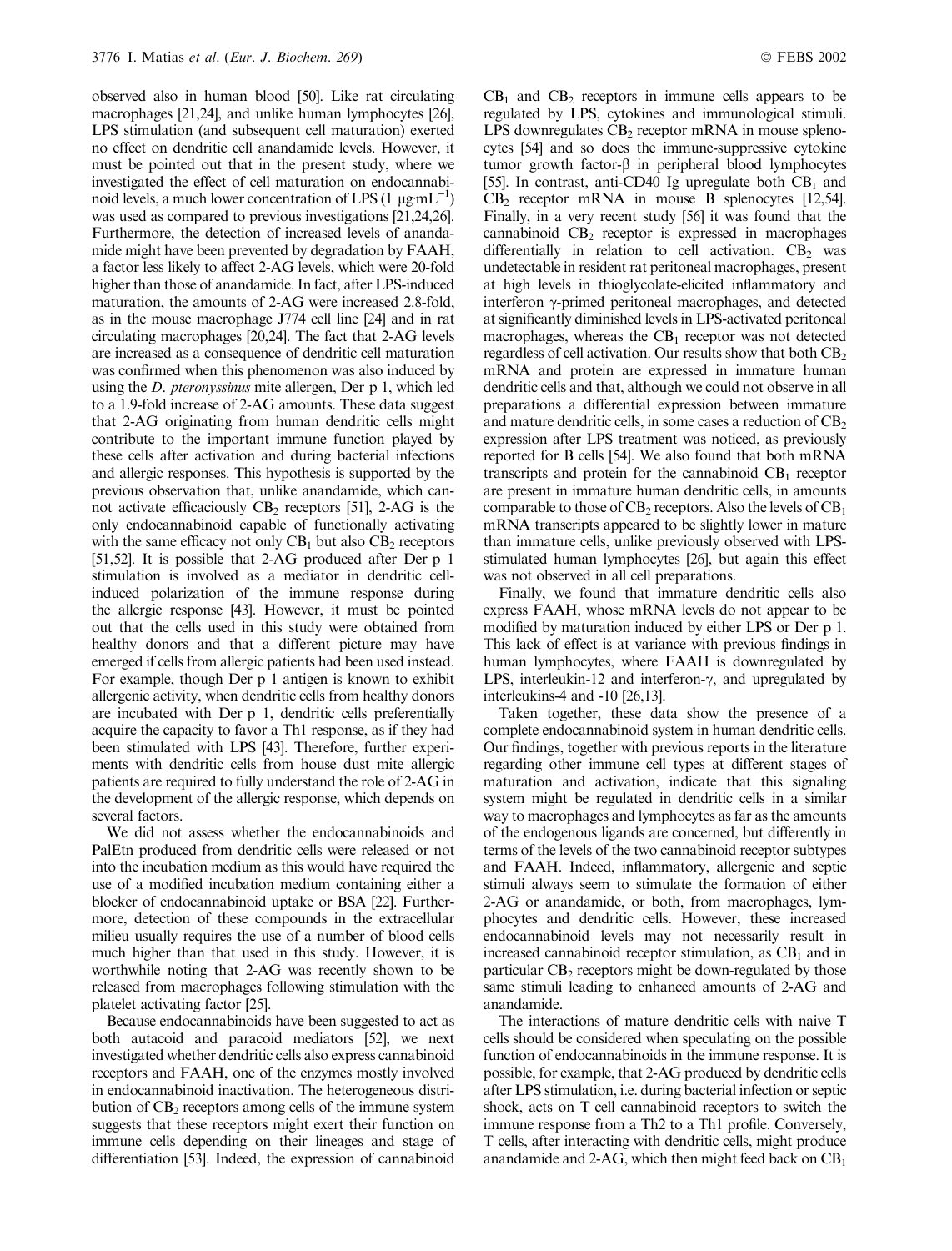and CB<sub>2</sub> receptors detected here on dendritic cells. FAAH might then play a role in regulating this endocannabinoidmediated T cell–dendritic cell communication. Finally, the presence of relatively high amounts of PalEtn in both immature and mature dendritic cells might indicate that the strong anti-inflammatory and anti-hyperreactivity actions of this compound, which occur via mechanisms yet to be elucidated [27], might be due in part to interaction with these cells, which are so deeply involved in allergy. In view of these considerations, our findings should warrant further studies on the pharmacological effects of THC, endocannabinoids and PalEtn on dendritic cells, and on the possible regulation of the endocannabinoid system following dendritic cell–T cell interactions.

# ACKNOWLEDGEMENTS

The authors thank L. De Petrocellis, M.G. Cascio and P. Marquillies for valuable assistance. This work was supported by INTAS (grant 97/ 1297 to V. D. M.).

# **REFERENCES**

- 1. Consroe, P. (1998) Brain cannabinoid systems as targets for the therapy of neurological disorders. Neur. Dis. 5, 534–551.
- 2. Klein, T.W., Friedman, H. & Specter, S. (1998) Marijuana, immunity and infection. J. Neuroimmunol. 83, 102-115.
- 3. Munson, A.E., Levy, J.A., Harris, L.S. & Dewey, W.L. (1976) Effects of deta-9-hydrocannabinol on the immune system. In The Pharmacology of Marijuana. (Braude, M.C. & Szara, S., eds), pp. 187–197. Raven Press, New York.
- 4. Baczynsky, W.O.T. & Zimmerman, A.M. (1983) Effects of delta-9-tetrahydrocannabinol, cannabinol and cannabidiol on the immune system in mice. In vitro investigation using cultured mouse splenocytes. Pharmacology 26, 12–19.
- 5. Nahas, G.G., Suciu-Foca, N., Arnaud, J.P. & Morishima, A. (1974) Inhibition of cellular mediated immunity in marijuana smokers. Science 183, 419–420.
- 6. Klein, T.W., Newton, C., Widen, R. & Friedman, H. (1985) The effect of delta-9-hydrocannabinol and 11-hydroxy-delta-9-tetrahydrocannabinol on T-lymphocyte and B-lymphocyte mitogen response. J. Immunopharmacol. 7, 451–466.
- 7. Klein, T.W., Newton, C. & Friedman, H. (1987) Inhibition of natural killer cell function by marijuana components. J. Toxicol. Environ. Health 20, 321–332.
- 8. Burnette-Curley, D., Marciano-Cabral, F., Fischer-Stenger, K. & Cabral, G.A. (1993) Delta-9-tetrahydrocannabinol inhibits cell vontact-dependent cytotoxicity of Bacillus Calmette-Guerin-activated macrophages. Int. J. Immunopharmacol. 15, 371–382.
- 9. Klein, T.W., Newton, C. & Friedman, H. (1998) Cannabinoid receptors and immunity. Immunol. Today 19, 373–381.
- 10. Munro, S., Thomas, K.L. & Abu-Shaar, M. (1993) Molecular characterization of a peripheral receptor for cannabinoids. Nature 365, 61–65.
- 11. Parolaro, D. (1999) Presence and functional regulation of cannabinoid receptors in immune system cells. Life Sci. 65, 637–644.
- 12. Noe, S.N., Nexton, C., Widen, R., Friedman, H. & Klein, T.W. (2001) Modulation of CB1 mRNA upon activation of murine splenocytes. Adv. Exp. Med. Biol. 493, 215–221.
- 13. Maccarrone, M., Valensise, H., Bari, M., Lazzarin, N., Romanini, C. & Finazzi-Agro, A. (2001) Progesterone up-regulates anandamide hydrolase in human lymphocytes: role of cytokines and implications for fertility. J. Immunol. 166, 7183–7189.
- 14. Devane, W.A., Hanus, L., Breuer, A., Pertwee, R.G., Sevenson, L.A., Griffin, G., Gibson, D., Mandelbaum, A., Etinger, A. & Mechoulam, R. (1992) Isolation and structure of a brain con-

stituent that bind to the cannabinoid receptor. Science 258, 1946–1949.

- 15. Mechoulam, R., Ben-Shabat, S., Hanus, L., Ligumsky, M., Kaminski, N.E., Schatz, A.R., Gopher, A., Almog, S., Martin, B.R., Compton, D.R. et al. (1995) Identification of an endogenous 2-monoglyceride, present in canine gut, that binds to cannabinoid receptors. Biochem. Pharmacol. 50, 83-90.
- 16. Sugiura, T., Kondo, S., Sukagawa, A., Nakane, S., Shinoda, A., Itoh, K., Yamashita, A. & Waku, K. (1995) 2-Arachidonoylglycerol: a possible endogenous cannabinoid receptor ligand in brain. Biochem. Biophys. Res. Commun. 215, 89–97.
- 17. Hanuš, L., Abuy-Lafi, S., Fride, E., Breuer, A., Vogel, Z., Shalev, D., Kustanovich, I. & Mechoulam, R. (2001) 2-Arachidonyl glyceryl ether, an endogenous agonist of the cannabinoid CB1 receptor. Proc. Natl Acad Sci USA 98, 3662-3665.
- 18. Di Marzo, V., De Petrocellis, L., Sepe, N. & Buono, A. (1996) Biosynthesis of anandamide and related acylethanolamides in mouse J774 macrophages and N18 neuroblastoma cells. Biochem. J. 316, 977–984.
- 19. Schmid, P.C., Kuwae, T., Krebsbach, R.J., Schmid, H.H.O., Matsuda, S., Kanemitsu, N., Nakamura, A., Mimura, Y., Ueda, N., Kurahashi, Y. & Yamamoto, S. (1997) Anandamide and other N-acylethanolamines in mouse peritoneal macrophages. Metabolism of anandamide, an endogenous cannabinoid receptor ligand, in porcine occular tissues. Chem. Phys. Lipids 87, 103–110.
- 20. Wagner, J.A., Varga, K., Ellis, E.F., Rzigalinski, B.A., Martin, B.R. & Kunos, G. (1997) Activation of peripheral CB1 cannabinoid receptors in haemorrhagic shock. Nature 390, 518–521.
- 21. Varga, K., Wagner, D., Bridgen, D.T. & Kunos, G. (1998) Plateletand macrophage-derived endogenous cannabinoids are involved in endotoxin-induced hypotension. FASEB J. 12, 1035-1044.
- 22. Bisogno, T., Maurelli, S., Melck, D., De Petrocellis, L. & Di Marzo, V. (1997) Biosynthesis, uptake, and degradation of anandamide and palmitoylethanolamide in leukocytes. J. Biol. Chem. 272, 3315–3323.
- 23. Pestonjamasp, V.K. & Burstein, S.H. (1998) Anandamide synthesis is induced by arachidonate mobilizing agonists in cells of the immune system. Biochim. Biophys. Acta. 394, 249–260.
- 24. Di Marzo, V., Bisogno, T., De Petrocellis, L., Melck, D., Orlando, P., Wagner, J.A. & Kunos, G. (1999) Biosynthesis and inactivation of the endocannabinoid 2-arachidonoylglycerol in circulating and tumoral macrophages. Eur. J. Biochem. 264, 258–267.
- 25. Berdyshev, E.V., Schmid, P.C., Krebsbach, R.J. & Schmid, H.H. (2001) Activation of PAF receptors results in enhanced synthesis of 2-arachidonoylglycerol (2-AG) in immune cells. FASEB J. 15, 2171–2178.
- 26. Maccarrone, M., De Petrocellis, L., Bari, M., Fezza, F., Salvati, S., Di Marzo, V. & Finazzi-Agrò, A. (2001) Lipopolysaccharide downregulates fatty acid amide hydrolase levels in human peripheral lymphocytes. Arch. Bioch. Biophys. 393, 321–328.
- 27. Lambert, D.M. & Di Marzo, V. (1999) The palmitoylethanolamide and oleamide enigmas: are these two fatty acid amides cannabimimetic? Curr. Med. Chem. 8, 757–773.
- 28. Berdyshev, E.V. (2000) Cannabinoid receptors and the regulation of immune response. Chem. Phys. Lipids 108, 169-190.
- 29. Parolaro, D., Massi, P., Rubino, T. & Monti, E. (2002) Endocannabinoids in the immune system and cancer. Prost. Leukotr. Ess. Fatty Acids 66, 319-332.
- 30. Cravatt, B.F., Giang, D.K., Mayfield, S.P., Boger, D.L., Lerner, R.A. & Gilula, N.B. (1996) Molecular characterization of an enzyme that degrades neuromodulatory fatty-acid amides. Nature 384, 83–87.
- 31. Maccarrone, M., van der Stelt, M., Rossi, A., Veldink, G.A., Vliegenthart, J.F. & Agro, A.F. (1998) Anandamide hydrolysis by human cells in culture and brain. J. Biol. Chem. 273, 32332–32339.
- 32. Di Marzo, V., Bisogno, T., Sugiura, T., Melck, D. & De Petrocellis, L. (1998) The novel endogenous cannabinoid